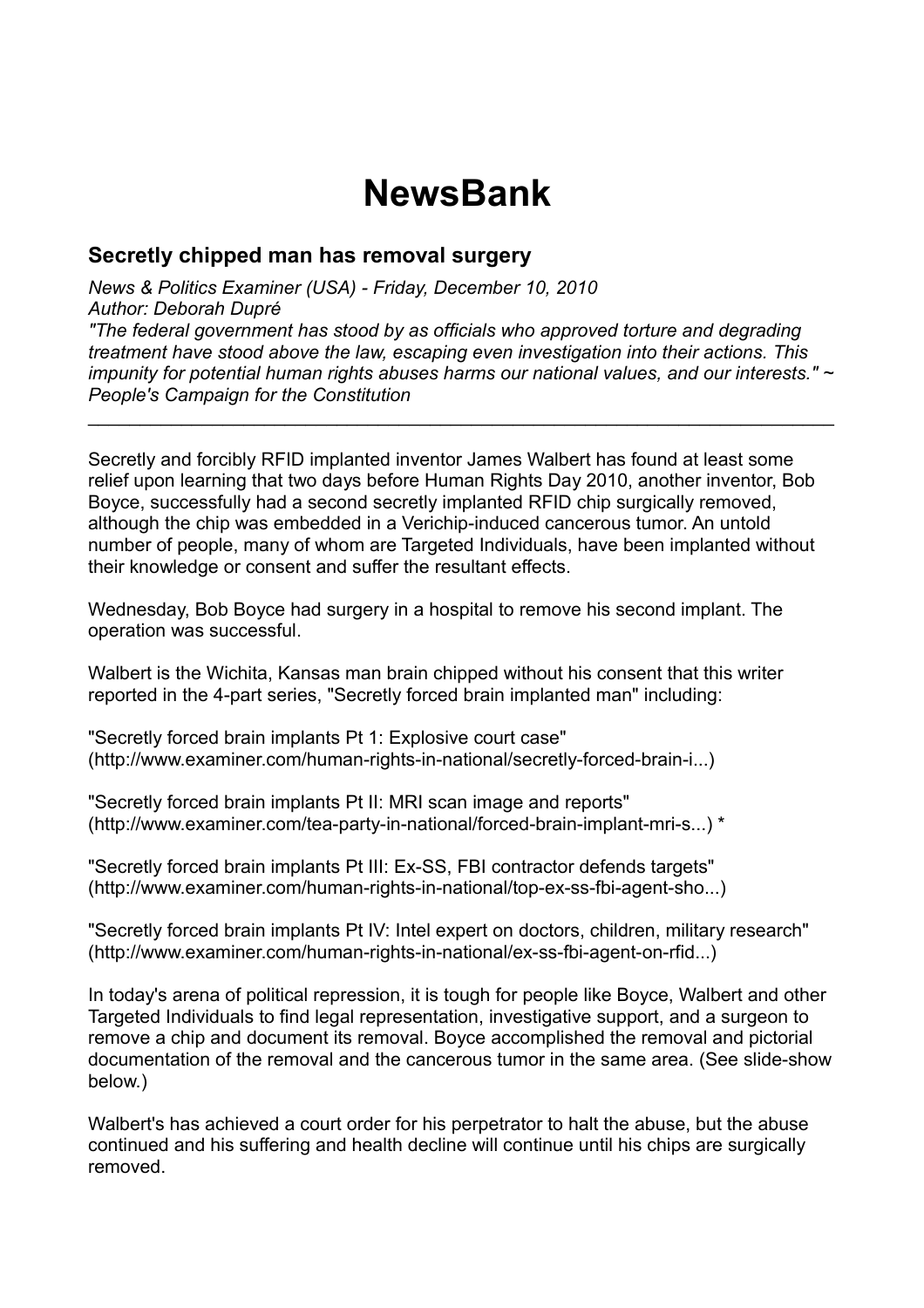Both Walbert and Boyce battle to survive ongoing, slow-kill injuries inflicted by RFID implants that are too often mistakenly thought to be for surveillance purposes, not for covert torture and murder.

Walbert heads to federal court with his case, likely to be equally explosive as his first court case, partially because Walbert will present proof of forcibly brain implanted and implanted elsewhere in his body for technological abuse and slow-kill.

No figment of imagination

Since law enforcement typically stands down from duty to protect victims of electronically abused victims, it is justifiably believed that this treatment of Targeted Individuals is part of the rogue U.S. government program, well hidden by media and other complicit bodies, a perfect crime, with CIA-Nazi origination. Many health professions, however, attribute the crime to a figment of the imagination, "delusion."

Former U.S. Marine Corps Criminal Investigator, Secret Service and FBI Intelligence contractor plus recognized expert with assets in Technical Surveillance and Counter Measures (TSCM), William ("Bill") J. Taylor, private investigator is advocating for Walbert, as he has for hundreds of other Targeted Individuals.

Taylor has no time for figments of imagination. He has served as Chief Investigator of the Karen Silkwood Targeted Individual case (see Youtube below), the Iran Contra and 3-Mile Island investigations. Before those, he was the Marine investigator who exposed and helped end the infamous Phoenix Program in Vietnam to name only a few major investigations he led and leads, Taylor's cases have been depicted in books such as "Who Killed Karen Silkwood?", "The Phoenix Program," and "The Great American Mail Fraud Trial."

In this writer's recent phone interview with Taylor, he revealed the darkest of all the evil 'war on terror" corners: the Phoenix Program come home to roost and resulting civilian casualties in the U.S. domestic terror campaign, Targeted Individuals. (See: "What are the frequently asked questions and answers about Targeted Individuals?" Dupré, D., Examiner)

"The greatest" American civilians, in their homes and communities, are being remotely neutralized with military grade weaponry under guise of the "war on terror" according to Taylor. (Also see: Dupre, D. Obama targeted individual assassination program includes Americans, Examiner, April 8, 2010)

Taylor has highlighted the Nazi influence of this program implemented in the U.S. through related Nazi-CIA non-consensual human experimentation in the U.S., further referring this writer on Wednesday to the article, "Operation Paperclip - CIA's Denial of Protecting Nazis is Blatant Lie" by Hank P. Albarelli Jr. (See: http://www.voltairenet.org/article167692.html)

For "Pure Energy Systems News," Sterling Adam reports that Bob Boyce, inventor of ultraefficient electrolysis systems and a self-charging battery circuit (harnessing energy from the environment, possibly from zero point energy), contracted terminal cancer originating from the implanted VeriChip microchip in his right shoulder without his knowledge or permission. ("Bob Boyce's un-requested VeriChip and associated tumor removed," Adam. S., Pure Energy Systems, Dec. 8, 2010, Online:

http://pesn.com/2010/12/07/9501740\_Bob\_Boyce\_verichip\_removed/)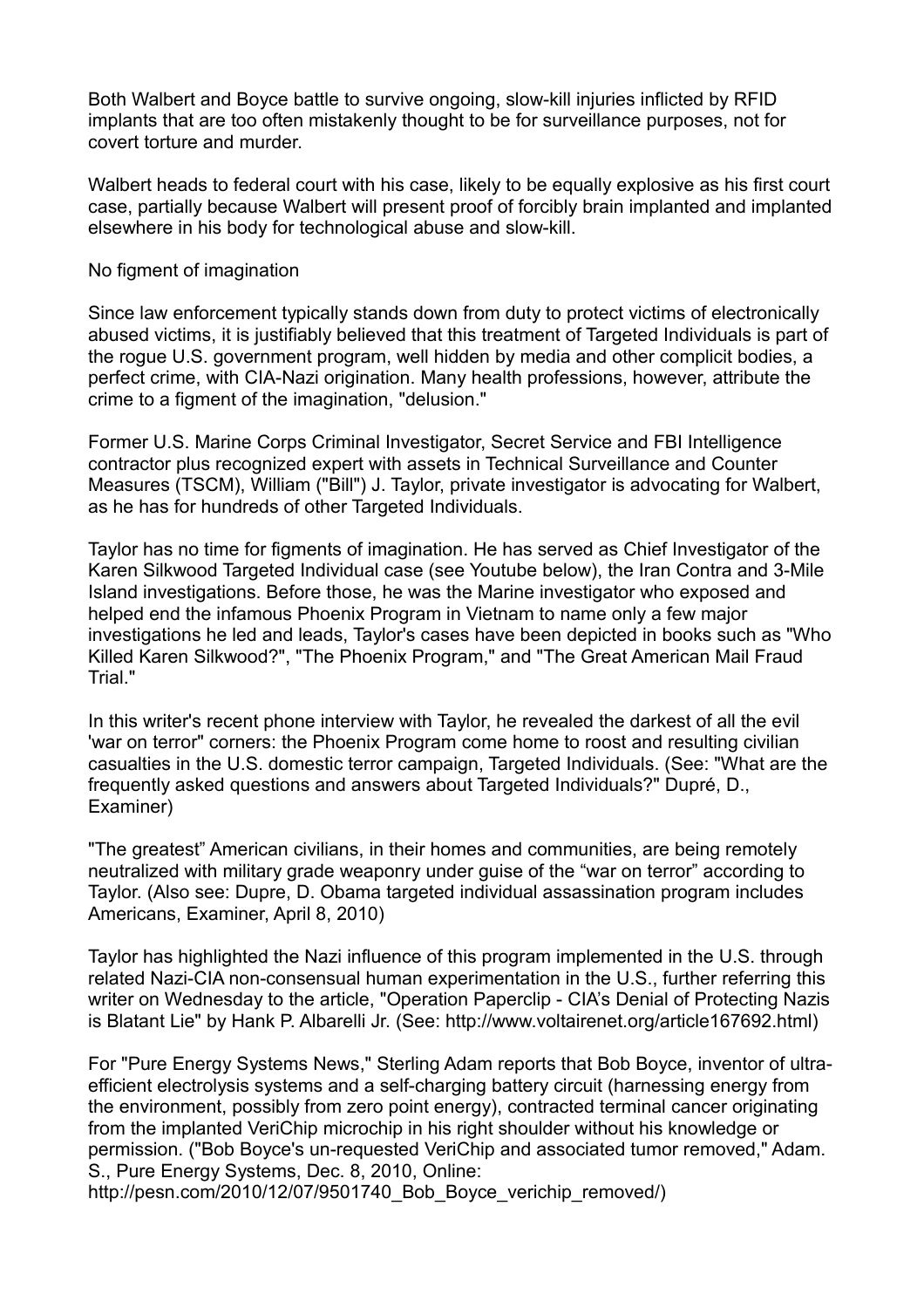Boyce had one chip removed, an X-ray showed another one, deeper, that he's lived with it for a year. Adam reports that Boyce finally had the second chip removed Wednesday at Fannin Regional Hospital in Blue Ridge, Georgia.

"The Fannin surgical staff took photos as the chip was removed from the tissue and placed in a specimen container, labeled "foreign body,"and sealed by the surgeon. The blue color of the tissue is from a dye that was injected to mark cancerous cells. Such chips have been documented to sometimes instigate tumors where they are implanted (ref), as was the case with Boyce (ref)." (Adam)

Boyce posted photos of the process on his website on which he sates, "Some have said that this VeriChip was a figment of my imagination. Well, this "imaginary" VeriChip removal was documented on film by surgical staff."

Thursday, James Walbert stated, "Boyce's case will validate my claims 100%."

"Wow. That's another inventor that has has the same crime happen to him. Now he has cancer and is dying due to the chips. Mine have been there for a very long time now," Walbert told Dupré.

Boyce noticed his first chip early April, 2009 while working with former associate, Bob Potchen, of Precombustion Technologies Inc. (PTI), now "The Cell" having met in July of 2008.

"Potchen, formerly with NSA, was implementing Boyce's hydroxy gas booster technology into a product to take to market. Their relationship had been growing tense, and Boyce was preparing to depart," writes Adam, describing a similar account to that of James Walbert, his business and his business colleague.

Walbert and most other secretly chipped Targeted Individuals contacting this writer, emailing their x-rays evidencing their RFID chips, report awakening in their beds with blood in the ear or on the forehead, later learning those were entry points for their covert in-home implant surgery. "Unless implanted voluntarily, micro-chipped subjects cannot recollect the implanting procedure according to Taylor." (Dupré, Secretly forced brain implants, Part IV)

In Boyce's case, Adam reports Boyce fell asleep at his office desk after drinking a "refreshment" his colleague, Potchen provided.

"When he awoke, his right shoulder felt like it had been numbed; and when he rubbed it, he noticed a small, hard lump there."

Slow-kill cancer by radiation

In his own lab, Boyce noticed his shoulder "transmitting" RF radiation.

Walbert told Dupré on Friday, "Now three doctors are siting neurological and pathological damages to my body. I feel it, it's damaging me more everyday. The nervous system seems really damaged.

As previously note by this author, the covert RFID implantation is a means to not only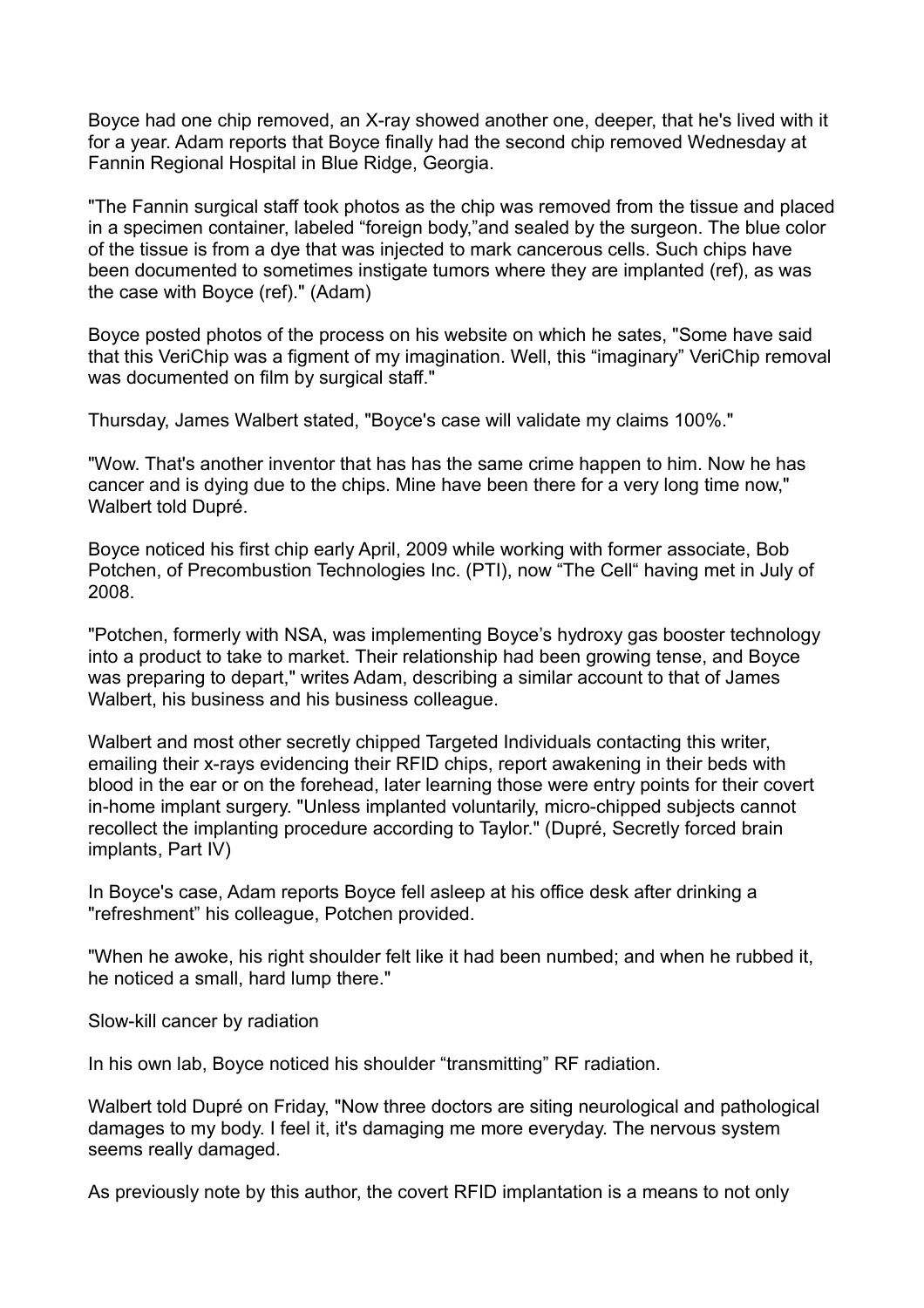covertly harass, but also to covert torture in what is described as a virtual prison.

"I shake when the implants are stimulated," Walbert explains as other Targeted Individuals do.

Because RFID chips electronically weaken the human immune system, "a common cold turns into a ridiculous onslaught to battle against," Walbert stated Thursday.

Besides documented damages reported in the 4-Part series on Walbert, he says that after his devices are removed, he thinks he should be able to get back to a normal life.

"The greatest concern of course is cancer around the areas of placement, just as the victim, Bob Boyce has experienced," said Walbert, also worried about his investors and their families.

"They're private people and didn't deserve this to happen to they're private lives. They have children that have been violated as well as their lives invaded privacy destroyed. Intellectual investments have been delayed by over 5 years now."

Walbert and his team of private investigators and health advocates are urgently seeking legal representation for his federal case.

\* Author Note 1: Unlike the url suggests, this author is not an Examiner Tea-party-reporter nor associated with the Tea-party.

Note 2: If the reader finds technical difficulty in commenting to this article, please use the "Report" button directly below the article to advise the helpful Examiner technical staff.

Copyright 2010 by Deborah Dupré. All rights reserved. This material may not be published, broadcast, rewritten or redistributed without written consent.

Deborah Dupré, B.Sci, MA. Sci, DipContEd, QMHP from U.S. and Australian universities, human and environmental rights advocate for over 25 years in U.S., S. Pacific Islands and Australia. Support her work by subscribing to her articles and forwarding only the link of this article to friends and colleagues or reposting only title and first paragraph linked to this Examiner page. Email info@DeborahDupre.com. Send targeting and Gulf illness news tips to her with name or anonymously. See her Vaccine Liberty or Death book plus Compassion Film Project DVDs.

Obtain a Toxic Survival Kit or have one delivered to a Gulf Coast resident in need: See Gulf Coast Barefoot Doctors online or email info@gcbarefootdocs.org. Learn to become a Gulf Coast Barefoot Doctor here. Supplies are not meeting demand. Please help.

Send aid to Gulf victims by visiting Coastal Heritage Society of Louisiana, spearheaded by humanitarians Joannie Hughes and Kindra Arnesen. (See: chsl.webs.com/)

Sign Louisiana's Petition to stop BP/NOAA PR campaign in Louisiana Schools teaching that oil and Corexit are safe.

Make Gulf incident reports and view the ongoing, rapidly increasing incidents at oilspill.labucketbrigade.org. Text or call in reports to (504) 27 27 OIL. Send reports to bpspillmap@gmail.com and Twitter with the hashtag #BPspillmap. If in danger or witness